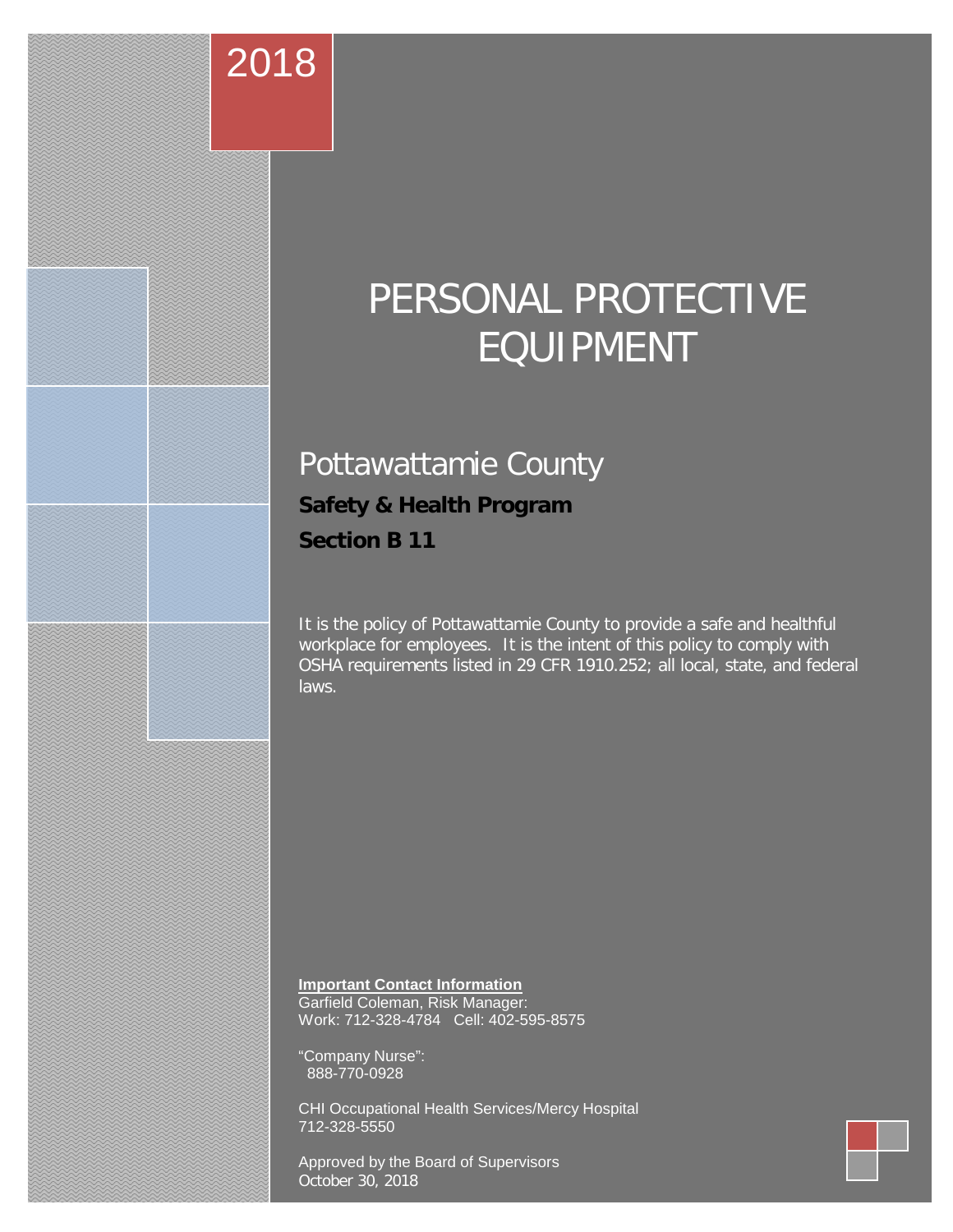# **PERSONAL PROTECTIVE EQUIPMENT**

# **TABLE OF CONTENTS**

| 1. |                             |  |  |  |
|----|-----------------------------|--|--|--|
|    |                             |  |  |  |
|    |                             |  |  |  |
|    |                             |  |  |  |
|    | А.<br><b>B.</b><br>C.<br>D. |  |  |  |
|    |                             |  |  |  |
|    |                             |  |  |  |
|    |                             |  |  |  |
|    |                             |  |  |  |
|    |                             |  |  |  |

# **MODEL FORMS**

PPE Hazard Assessment Form Job Safety Analysis (JSA) Development Worksheet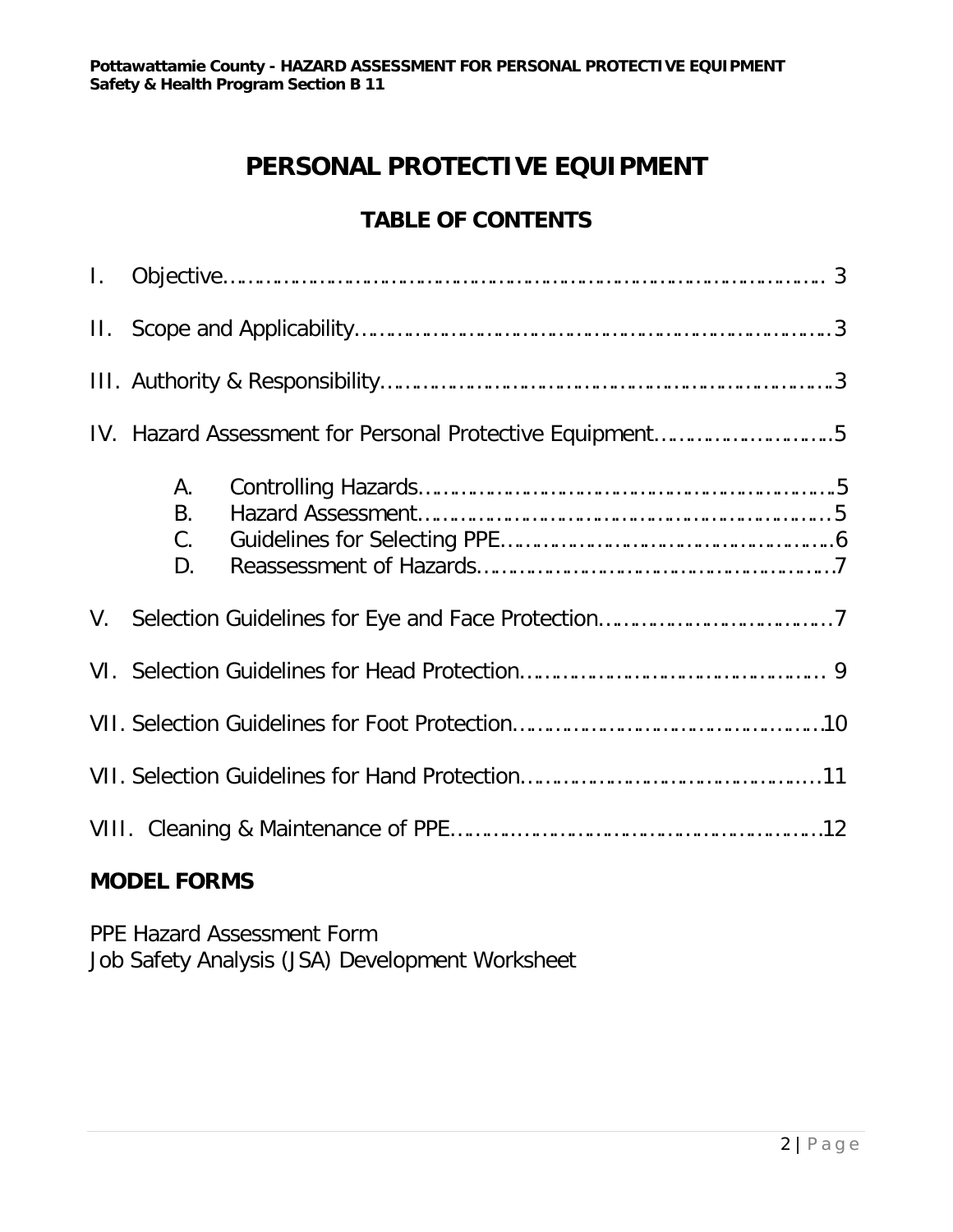# **I. Objective**

The purpose of this policy is to protect employees from exposure to work place hazards and the risk of injury through the use of personal protective equipment (PPE).

## **II. Scope and Applicability**

This policy applies to all Pottawattamie County employees including elected officials, and volunteers where PPE is required based on the employees job duties and requirements.

# **III. Authority & Responsibility**

#### **A. Risk Management is responsible for:**

- 1. Developing policies and procedures for personal protective equipment (PPE) and revising the as appropriate.
- 2. Assisting the departments with conducting job hazard analysis to determine PPE required for respective job classifications.
- 3. Assisting the departments with the selection of appropriate PPE to protect employees from work place hazards.
- 4. Conduct inspections of county facilities and work areas to ensure that proper PPE is being utilized and worn as required.
- 5. Conduct safety training on personal protective equipment.

#### **B. Departments and Supervisors are responsible for:**

- 1. Conducting job hazard analysis to determine PPE required for all job classifications under their supervision.
- 2. Selecting and providing employees with PPE that adequately protects employees against work place hazards.
- 3. Ensuring employees are aware of work place hazards that may exist in their day to day activities and operations.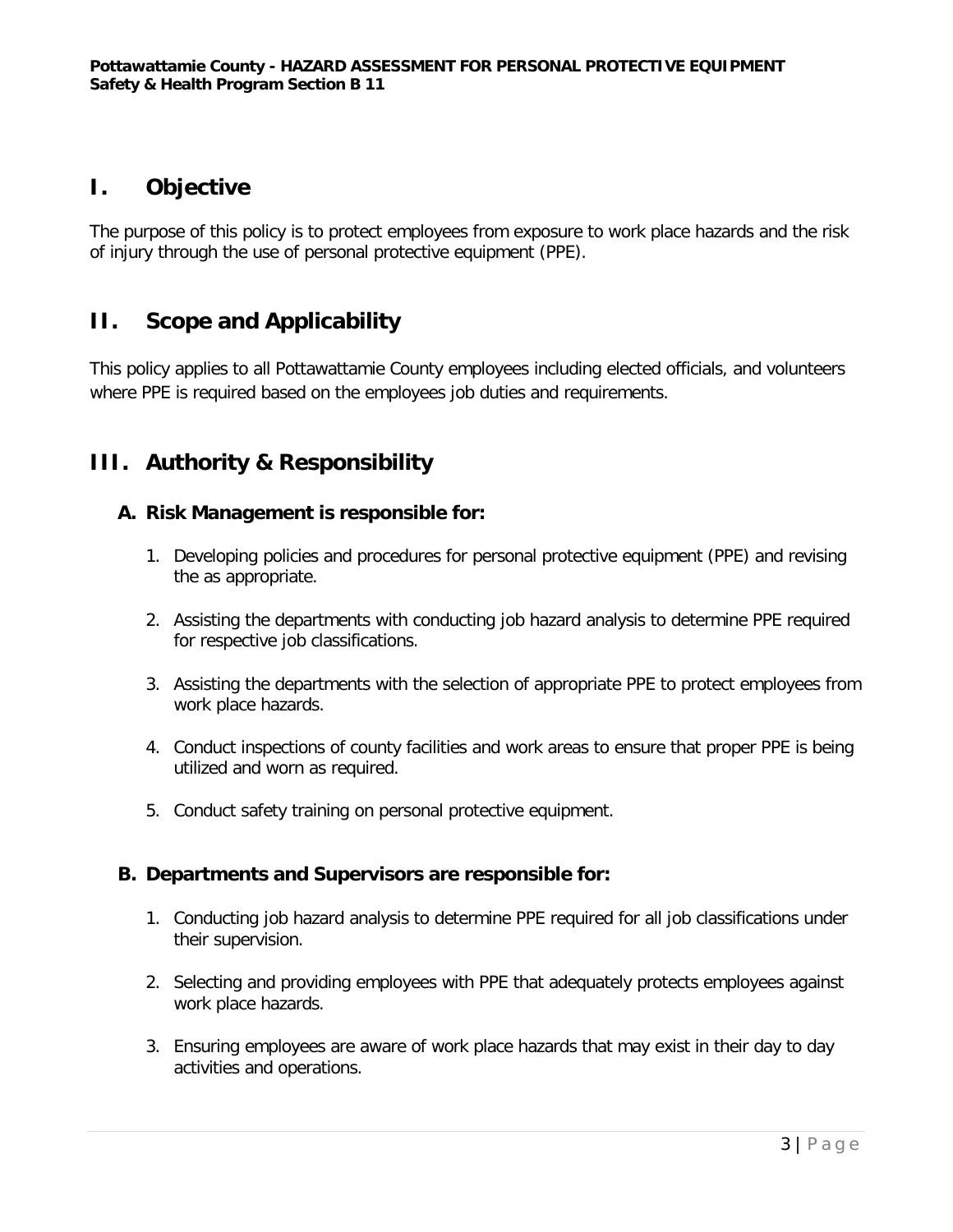- 4. Leading by example. Always demonstrate the importance of safety in the workplace and always wear required PPE.
- 5. Ensuring employees are provided with and use appropriate personal protective equipment and materials.
- 6. Training employees in the proper donning, use, care and maintenance of PPE.
- 7. Assisting employees with the inspection of PPE to ensure proper working order.
- 8. Ensuring the proper maintenance and care of PPE and replacing as needed. Supervisors are responsible for taking PPE out of service if it has been damaged or is no longer providing adequate protection for the employee.
- 9. Recognizing employees that consistently adhere to PPE policies and disciplining employees for not utilizing PPE required for the safe performance of job duties. Retraining employees as needed.

#### **C. Employees are responsible for:**

- 1. Conducting a job hazard analysis of daily job duties. Understanding the existing hazards in your work area and wearing PPE if required to safely perform job duties.
- 2. Informing your employer if you are unsure of the proper use and donning of PPE.
- 3. Maintaining PPE in proper working order. Cleaning PPE as required or as needed and storing in designated areas and according to policy and procedures.
- 4. Leading by example. Always demonstrate the importance of safety in the workplace and always wear required PPE.
- 5. Employees are required to report employees that do not wear required PPE on a job site. Providing a safe working environment is everyone's responsibility. Failure to report unsafe work practices can lead to disciplinary action.
- 6. Inspecting PPE on a regular basis and reporting any damage, faults or problems with PPE to their supervisor.
- 7. Reporting unsafe working conditions or environment. Never engage in work activities if you feel it is an unsafe working condition or work environment. Report the condition to your supervisor, department head or Risk Management immediately so that corrective action may taken.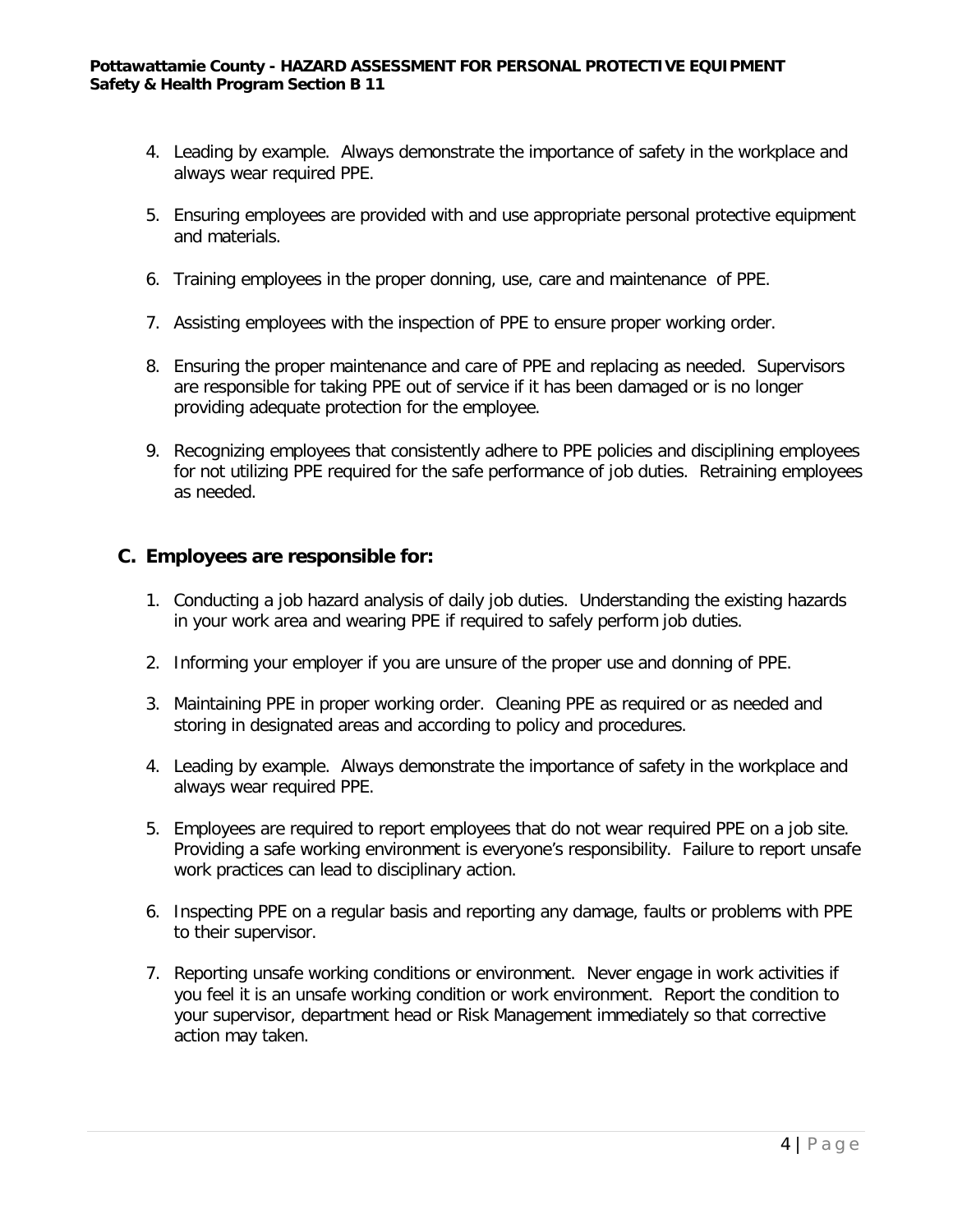# **IV. Hazard Assessment for Personal Protective Equipment**

#### A. **Controlling Hazards**

Personal Protective Equipment (PPE) devices alone should not be relied upon to provide protection against hazards, but should be used in conjunction with guards, engineering controls, and sound manufacturing practices.

#### B. **Hazard Assessment**

It is necessary to consider certain general guidelines for assessing the foot, head, eye and face, and hand hazard situations that exist in an occupational or educational operation or process, and to match the protective devices to the particular hazard.

Assessment guidelines - In order to assess the need for PPE, the following steps should be taken:

- 1. Survey: Conduct a walk-through survey of the work area to identify sources of hazards to employees. Consideration should be given to the basic hazard categories:
	- a. Impact
	- b. Penetration
	- c. Compression (roll-over)
	- d. Chemical
	- e. Heat
	- f. Harmful dust
	- g. Light (optical) radiation
- 2. Sources: During the walk-through survey the following items should be observed in order to properly identify hazards.
	- a. Sources of motion; i.e. machinery or processes where any movement of tools, machine elements or particles could exist, or movement of personnel that could result in collision with stationary objects
	- b. Sources of high temperatures that could result in burns, eye injury or ignition of protective equipment, etc.
	- c. Types of chemical exposures
	- d. Sources of harmful dust
	- e. Sources of light radiation, i.e., welding, brazing, cutting, furnaces, heat treating, high intensity lights, etc.
	- f. Sources of falling objects or potential for dropping objects
	- g. Sources of sharp objects which might pierce the feet or cut the hands
	- h. Sources of rolling or pinching objects which could crush the feet
	- i. layout of workplace and location of co-workers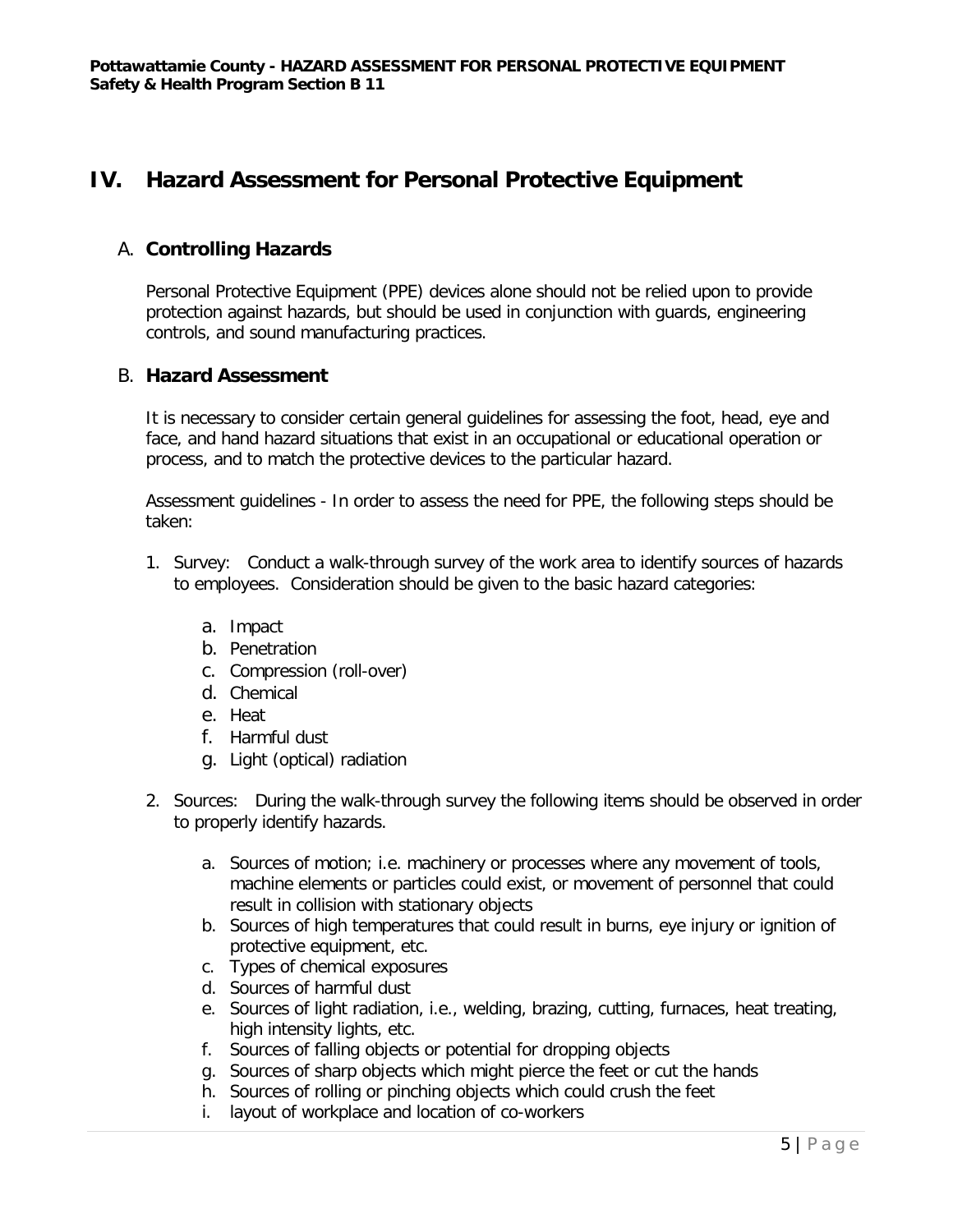- j. Any electrical hazards
- k. In addition, injury/accident data should be reviewed to help identify problem areas.
- 3. Organize data: Following the walk-through survey, it is necessary to organize the data and information for use in the assessment of hazards. The objective is to prepare for an analysis of the hazards in the environment to enable proper selection of protective equipment.
- 4. Analyze data: After data has been gathered and organized on a workplace, an estimate of the potential for injuries should be made. Each of the basic hazards identified should be reviewed and a determination made as to the type, level of risk, and seriousness of potential injury from each of the hazards found in the area. The possibility of exposure to several hazards simultaneously should be considered.

#### **C. Guidelines for Selecting PPE**

- 1. The general procedure for selection of protective equipment is as follows:
	- a. Become familiar with the potential hazards and type of protective equipment that is available, and what it can do; i.e., splash protection, impact protection, etc.
	- b. Compare the hazards associated with the environment (i.e., impact velocities, masses, projectile shape, etc) with the capabilities of the available protective equipment.
	- c. Select the protective equipment which ensures a level of protection greater than the minimum required to protect employees from the hazards.
	- d. Fit the user with the protective device and give instructions on care and use of the PPE. It is very important that end users be made aware of all warning labels for and limitations of their PPE.

#### 2. **Fitting the PPE Device**

Careful consideration must be given to comfort and fit of PPE. PPE that fits poorly will not afford the necessary protection.

- a. Continued wearing of the device is more likely if it fits the wearer comfortably.
- b. Protective devices are generally available in a variety of sizes.
- c. Care should be taken to ensure that the right size is selected.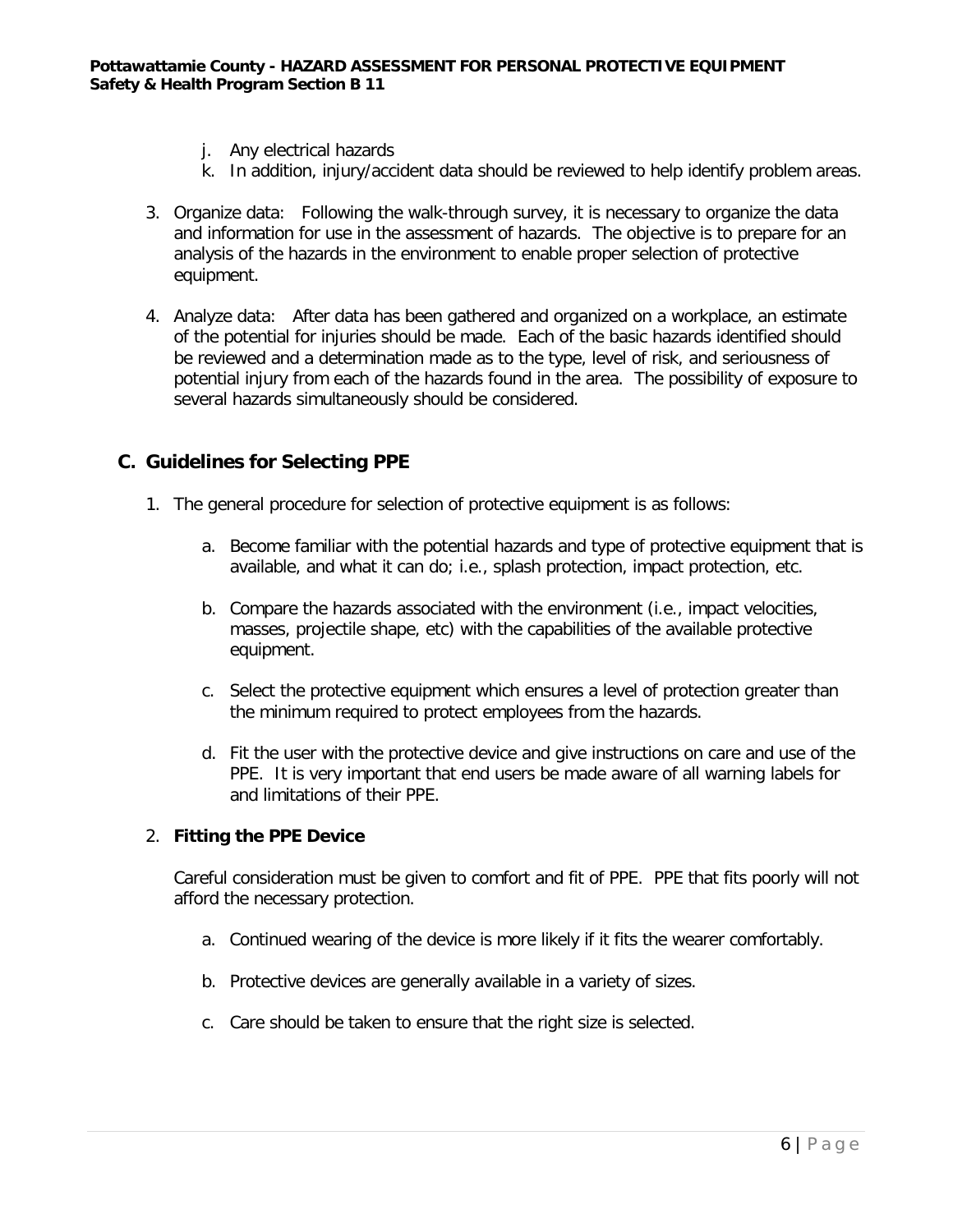#### 3. **PPE Devices with adjustable features**

Adjustments should be made on an individual basis for a comfortable fit that will maintain the protective device in the proper position.

- a. Particular care should be taken in fitting devices for eye protection against dust and chemical splash to ensure that the devices are sealed to the face.
- b. Proper fitting of helmets is important to ensure that it will not fall off during work operations. In some cases a chin strap may be necessary to keep the helmet on an employee's head (chin straps should break at a reasonably low force, however so as to prevent a strangulation hazard).
- c. If manufacturer's instructions are available, they should be followed carefully.

#### **D**. **Reassessment of Hazards**

It is the responsibility of management to reassess the workplace hazard situation as necessary, by identifying and evaluating new equipment and processes, reviewing accident records, and reevaluating the suitability of previously selected PPE.

## **V. Selection Guidelines for Eye and Face Protection**

- A. County employees fall in a number of occupations for which eye protection should be routinely considered. Those occupations (not a complete list) include:
	- 1. Carpenters
	- 2. Electricians
	- 3. Machinists
	- 4. Mechanics and repairers
	- 5. Millwrights
	- 6. Plumbers and pipe fitters
	- 7. Sheet metal workers and tinsmiths
	- 8. Assemblers
	- 9. Sanders
	- 10. Grinding machine operators
	- 11. Lathe and milling machine operators
	- 12. Sawyers
	- 13. Welders
	- 14. Laborers
	- 15. Chemical process operators and handlers
	- 16. Timber cutting and logging workers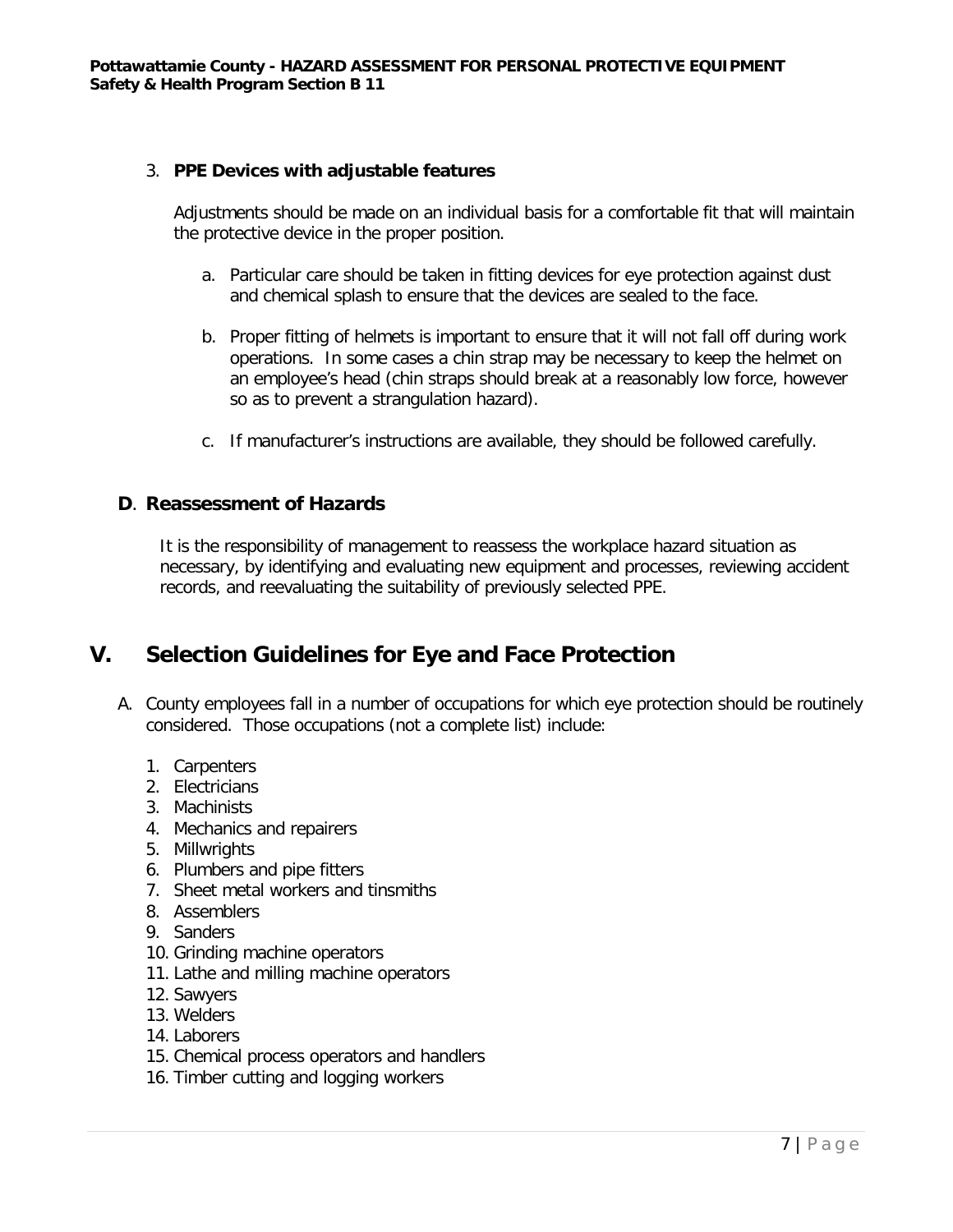- B. Departments and employees should keep the following in mind with regard to eye and face protection selection:
	- 1. Care should be taken to recognize the possibility of multiple and simultaneous exposure to a variety of hazards. Adequate protection against the highest level of each of the hazards should be provided. Protective devices do not provide unlimited protection.
	- 2. Operations involving heat may also involve light radiation. As required by the standard, protection from both hazards must be provided.
	- 3. Face shields should only be worn over primary eye protection (spectacles or goggles).
	- 4. Filter lenses must meet the requirements for shade designations. Tinted and shaded lenses are not filter lenses unless they are marked or identified as such.
	- 5. As required by the standard, persons whose vision requires the use of prescription (Rx) lenses or protective devices designed to be worn over regular prescription (Rx) eyewear.
	- 6. Wearers of contact lenses must also wear appropriate eye and face protection devices in a hazardous environment. It should be recognized that dusty and/or chemical environments may represent an additional hazard to contact lens wearers.
	- 7. Caution should be exercised in the use of metal frame protective devices in electrical hazard areas.
	- 8. Atmospheric conditions and the restricted ventilation of the protector can cause lenses to fog. Frequent cleansing may be necessary.
	- 9. Welding helmets or face shields should be used only over primary eye protection (spectacles or goggles).
	- 10. Non-side shield spectacles are available for frontal protection only, but are not acceptable eye protection for the sources and operations listed for "impact".
	- 11. Ventilation should be adequate, but well protected from splash entry. Eye and face protection should be designed and used so that it provides both adequate ventilation and protects the wearer from splash entry.
	- 12. Protection from light radiation is directly related to filter lens density. Select the darkest shade that allows task performance.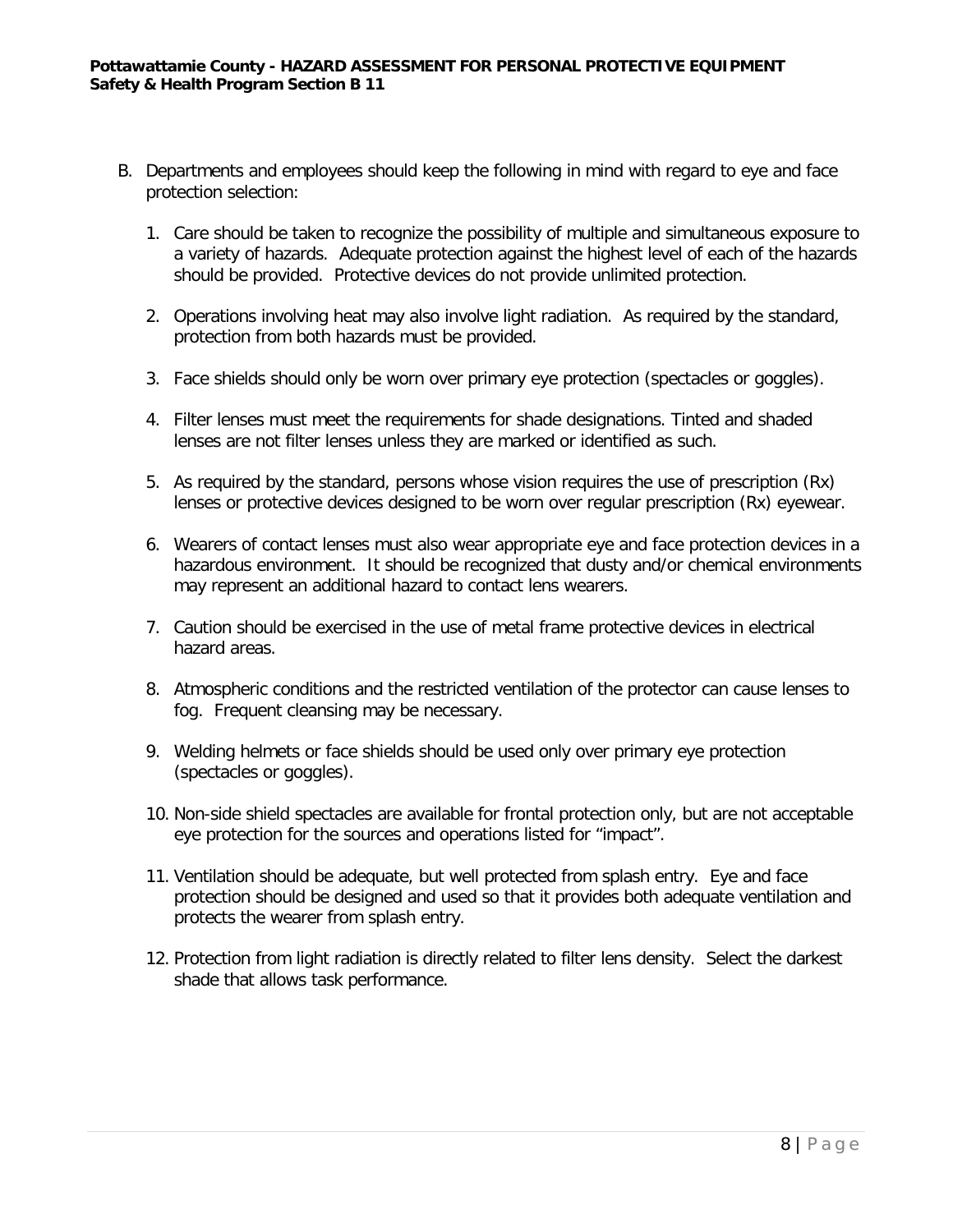## **VI. Selection Guidelines for Head Protection**

- A. County employees fall in a number of occupations for which Head protection should be routinely considered. Those occupations (not a complete list) include:
	- 1. Carpenters
	- 2. Electricians
	- 3. Linemen
	- 4. Mechanics and repairers
	- 5. Plumbers and pipe fitters
	- 6. Assemblers
	- 7. Packers
	- 8. Wrappers
	- 9. Sawyers
	- 10. Welders
	- 11. Laborers
	- 12. Freight handler
	- 13. Timber cutting and logging
	- 14. Stock handlers
	- 15. Warehouse laborers
- B. All head protection (such as a helmet) is designed to provide protection from impact and penetration hazards caused by falling objects. Head protection is also available which provides protection from electric shock and burns.
- C. When selecting head protection, knowledge of potential electrical hazards is important.
	- 1. Class A helmets, in addition to impact and penetration resistance, provide electrical protection from low-voltage conductors (they are proof tested to 2,200 volts).
	- 2. Class B helmets, in addition to impact and penetration resistance, provide electrical protection from high-voltage conductors (they are proof tested to 20,000 volts).
	- 3. Class C helmets provide impact and penetration resistance (they are usually made of aluminum which conducts electricity), and should not be used around electrical hazards.
- D. Where falling object hazards are present, helmets must be worn. Some examples include:
	- 1. Working below other workers who are using tools and materials which could fall.
	- 2. Working around or under conveyor belts which are carrying parts or materials.
	- 3. Working below machinery or processes which might cause material or objects to fall.
	- 4. Working on exposed energized conductors.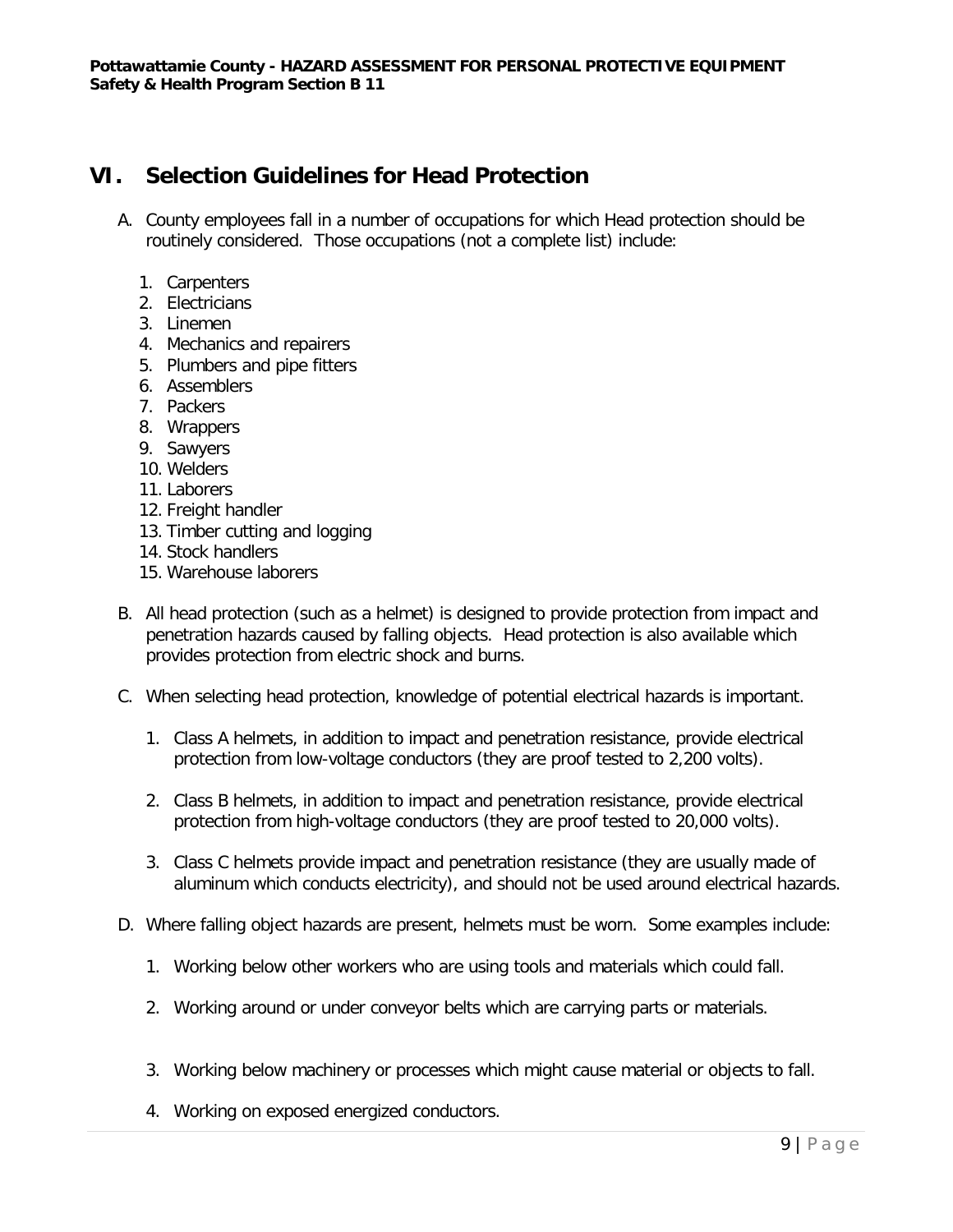# **VII. Selection Guidelines for Foot Protection**

- A. County employees fall in a number of occupations for which Foot protection should be routinely considered. Those occupations (not a complete list) include:
	- 1. Shipping and receiving clerks
	- 2. Stock clerks
	- 3. Carpenters
	- 4. Electricians
	- 5. Machinists
	- 6. Mechanics and repairers
	- 7. Plumbers and pipe fitters
	- 8. Structural metal workers
	- 9. Assemblers
	- 10. Drywall installers and lathers
	- 11. Packers
	- 12. Wrappers
	- 13. Craters
	- 14. Punch and stamping press operators
	- 15. Sawyers
	- 16. Welders
	- 17. Laborers
	- 18. Freight handlers
	- 19. Gardeners and grounds-keepers
	- 20. Timber cutting and logging workers
	- 21. Stock handlers
	- 22. Warehouse laborers
- B. Safety shoes and boots which meet the current ANSI Z41 Standard provide both impact and compression protection.
- C. Where necessary, safety shoes can be obtained which provide puncture protection. In some work situations, metatarsal protection should be provided, and in other special situations electrical conductive or insulating safety shoes would be appropriate.
- D. Safety shoes or boots with impact protection would be required for carrying or handling materials such as packages, objects, parts or heavy tools, which could be dropped; and, for other activities where objects might fall onto the feet.
- E. Safety shoes or boots with compression protection would be required for work activities involving skid trucks (manual material handling carts) around bulk rolls (such as paper rolls) and around heavy pipes, all of which could potentially roll over an employee's feet.
- F. Safety shoes or boots with puncture protection are required where sharp objects such as nails, wire, tacks, screws, large staples, scrap metal, etc. exist that could cause an injury if stepped on.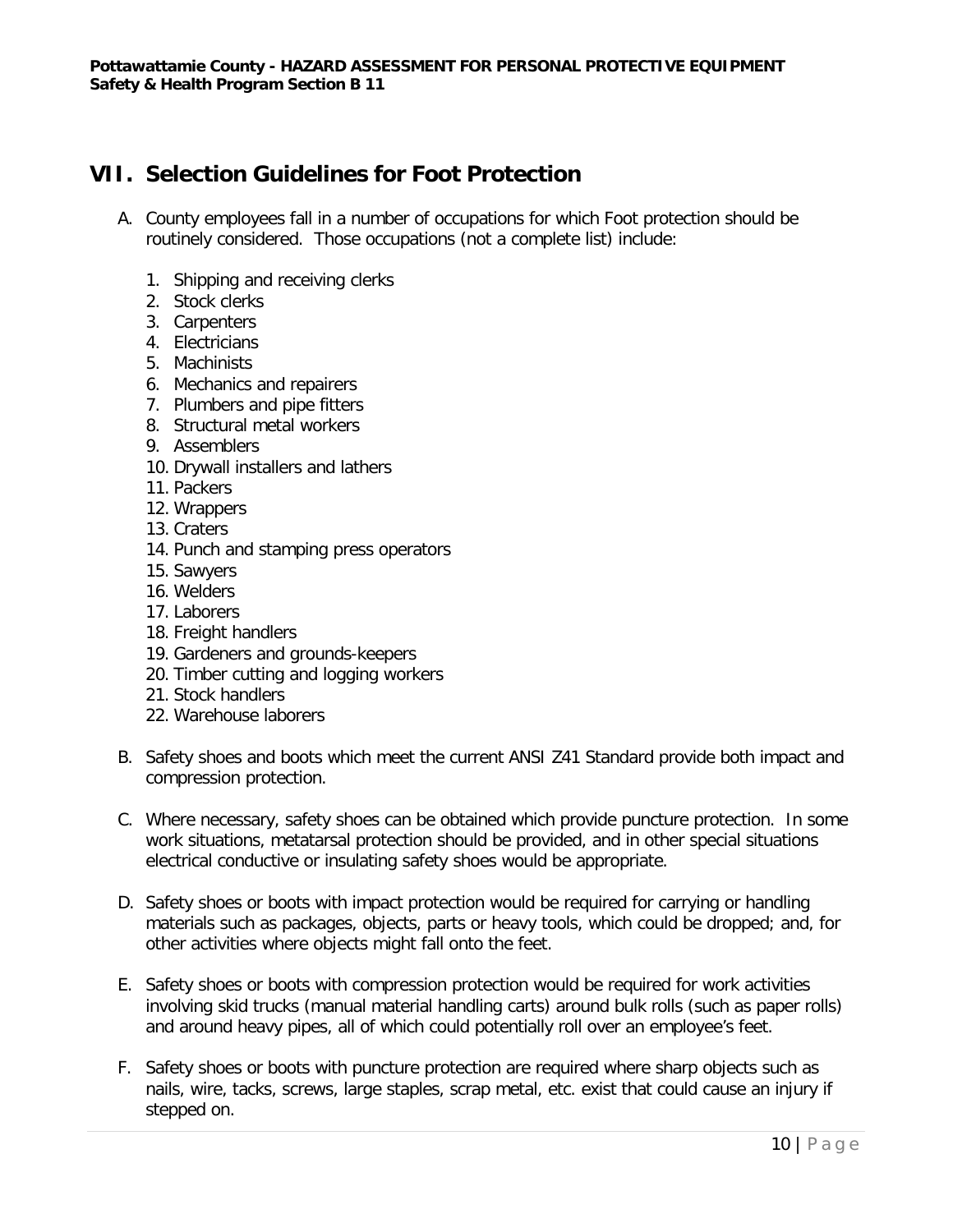# **VIII.Selection Guidelines for Hand Protection**

- A. Gloves are often relied upon to prevent cuts, abrasions, burns, and skin contact with chemicals that are capable of causing local or systemic effects following dermal exposure.
- B. OSHA is unaware of any gloves that provide protection against all potential hand hazards, and commonly available glove materials provide only limited protection against many chemicals. Therefore, it is important to select the most appropriate glove for a particular application and to determine how long it can be worn, and whether it can be reused.
- C. It is also important to know the performance characteristics of gloves relative to the specific hazard anticipated; e.g., chemical hazards, cut hazards, flame hazards, etc. These performance characteristics should be assessed by using standard test procedures. Before purchasing gloves, the employer should request documentation from the manufacturer that the gloves meet the appropriate test standard(s) for the hazard(s) anticipated.
- D. Other factors to be considered for glove selection in general include:
	- 1. As long as the performance characteristics are acceptable, in certain circumstances, it may be more cost effective to regularly change cheaper gloves than to reuse more expensive types.
	- 2. The work activities of the employee should be studied to determine the degree of dexterity required, the duration, frequency, and degree of exposure of the hazard, and the physical stresses that will be applied.
	- 3. With respect to selection of gloves for protection against chemical hazards:
		- a. The toxic properties of the chemical(s) must be determined; in particular, the ability of the chemical to cause local effects on the skin and/or to pass through the skin and cause systemic effects.
		- b. Generally, any "chemical resistant" glove can be used for dry powders.
		- c. For mixtures and formulated products (unless specific test data are available), a glove should be selected on the basis of the chemical component with the shortest breakthrough time, since it is possible for solvents to carry active ingredients through polymeric materials.
		- d. Employees must be able to remove the gloves in such a manner as to prevent skin contamination.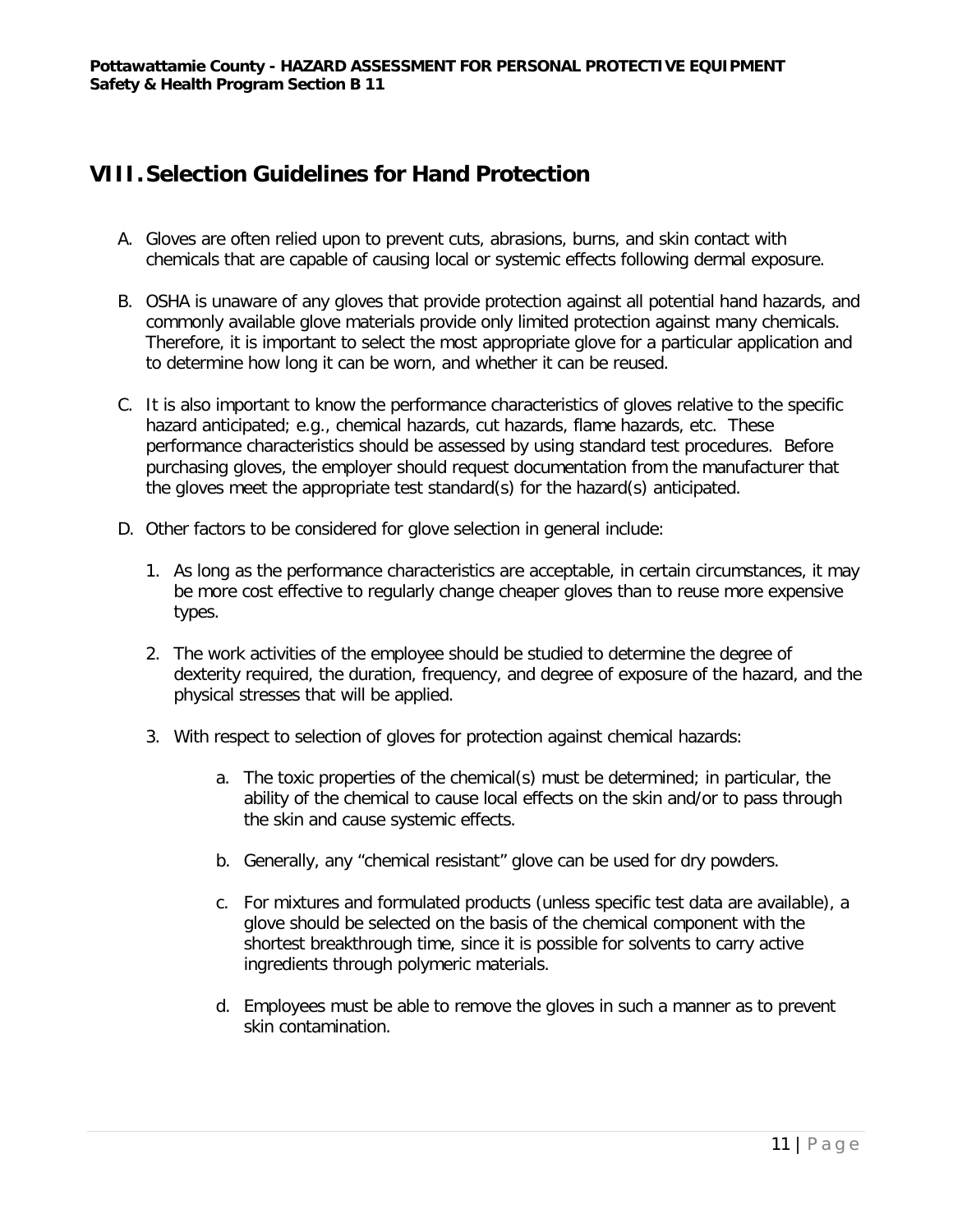# **IX. Cleaning and Maintenance of PPE**

- A. It is important that all PPE be kept clean and properly maintained in accordance with manufacturer instructions, if applicable.
- B. Cleaning is particularly important for eye and face protection where dirty or fogged lenses could impair vision.
- C. PPE should be inspected, cleaned, and maintained at regular intervals so that the PPE provides the necessary protection.
- D. It is also important to ensure that contaminated PPE which cannot be decontaminated is disposed of in a manner that protects employees from exposure to hazards.
- E. PPE shall be stored in designated areas as determined by the Department.